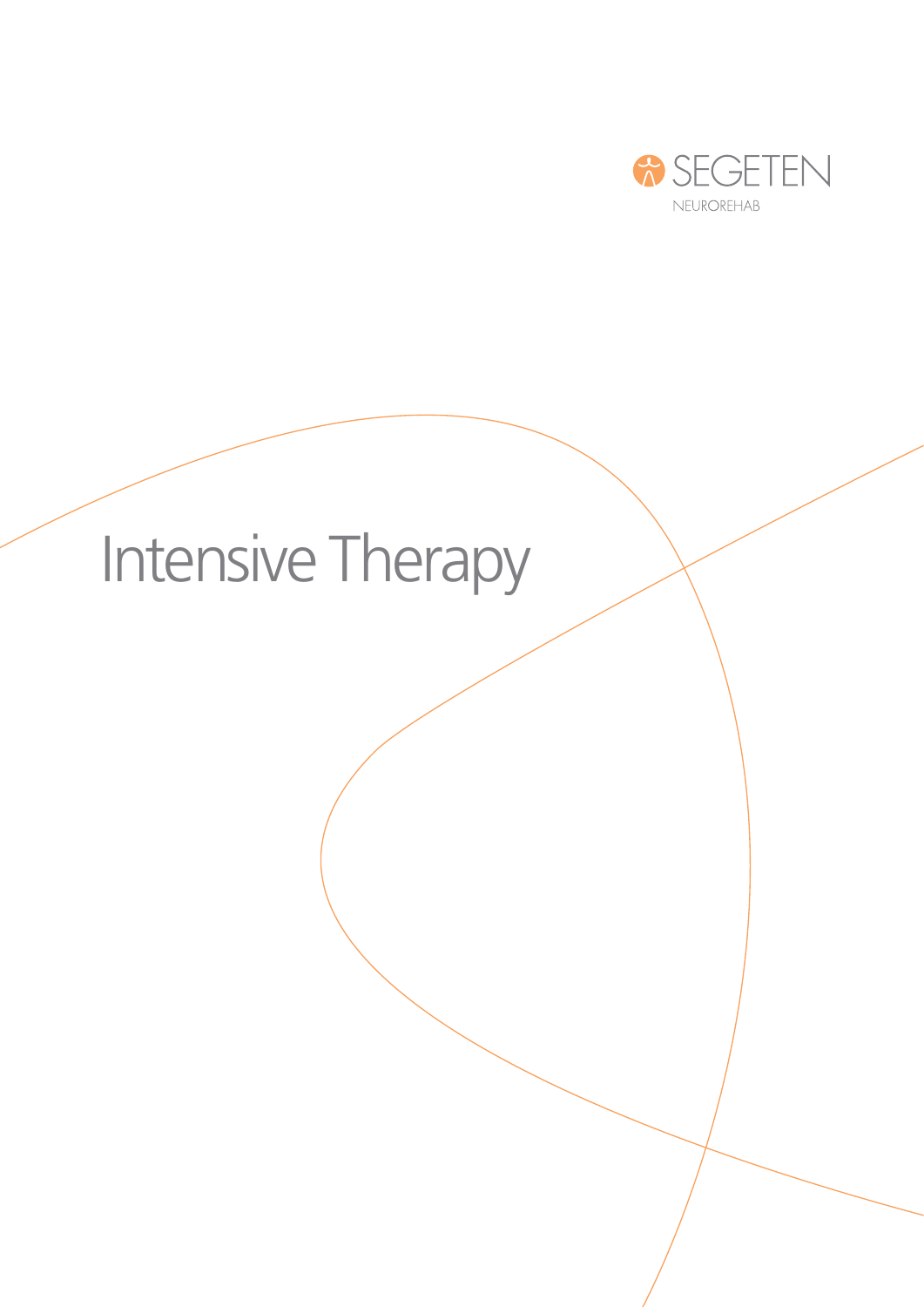

## 1. Introduction: Short Explanation of Intensive Therapy

Intensive Therapy is a form of outpatient therapy in block format. lt is a highly efficient therapy for the rehabilitation of people with motor dysfunctions caused by brain damage, e.g. following a stroke or a traumatic brain injury. Intensive Therapy is based on theories of the neuroplasticity of the brain and its ability for structural and functional reorganisation. The aim of Intensive Therapy is to restore the patients' independence and to help them to rapidly improve their quality of living.

Already decades ago, research by Edward Taub demonstrated that it is at least partially possible for adjacent brain regions to take over functions of lesioned brain areas. This directly results in functional improvement of the affected extremities. To achieve this, relevant movements have to be re-learned by the affected side. This is done through highly intensive repetition of those movements. The therapy concept we use in the Segeten Neurorehab was developed by Jan Utley and Susan Woll in the late Nineties (see attachment 2). The treatment form is mainly based on two theories: Firstly, the Bobath Concept, a concept which has been successfully used worldwide in therapeutic and nursing areas for the rehabilitation of people with a brain injury. Secondly, "Forced Use" Therapy, which "forces" patients to use their affected extremities by immobilising the unaffected ones (see attachment 2).

*Katarina Cobbaert-Hedlund, Marta González*

Carl Spitteler-Strasse 70 8053 Zürich Tel. 044 381 47 57 Fax 044 381 47 75 info@neurorehab.ch www.neurorehab.ch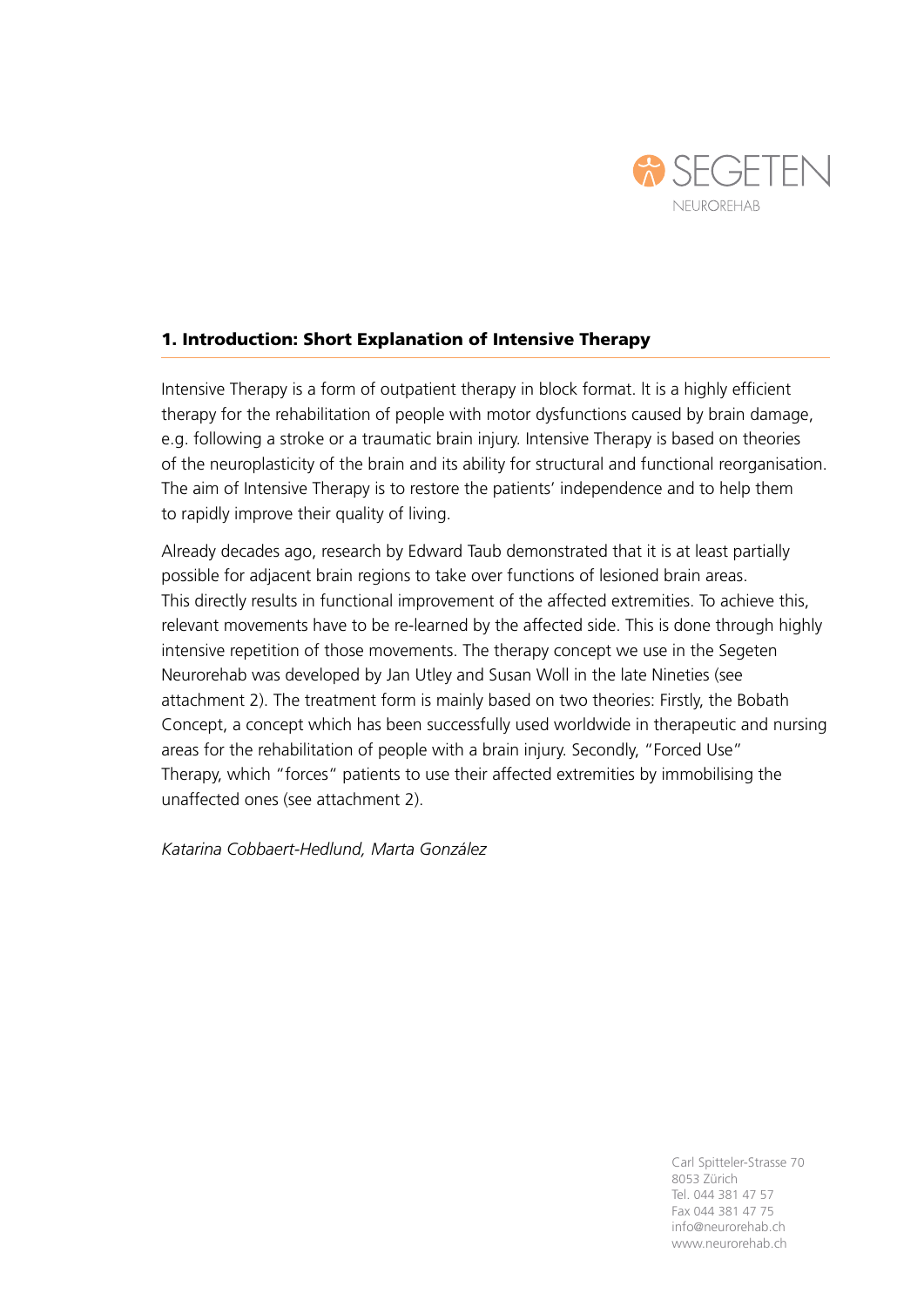## 1.a) Principal Features of Intensive Therapy

- Each patient is treated individually for six hours a day by the same therapist
- Targeted stimulation of the affected side
- Prevention of over-compensation by the unaffected or less affected side
- Repetitive training over an extended period of time
- Continual increase in difficulty
- Functional and task oriented
- Adapted to the needs of the affected person

## 1. b) Primary Advantages of Intensive Therapy

- Maximum therapy success in a relatively short period of time
- Patients can immediately apply what they have learned to their everyday lives and in the comfort of their own homes
- With steadily increasing progress, help from home care and relatives can be reduced faster
- From recovered independence, patients will gain more confidence and enjoy an augmented quality of living
- Individual initiative and responsibility are trained
- Follow-up tests prove that the positive effect lasts months after having completed the therapy
- Long term cost reduction for health insurance companies

## 2. A Portrait of our Therapy

Our therapy follows a fixed structure, which we've formulated and fine-tuned based on years of experience. It is carried out in a treatment block of ten days. The first five days are always followed by a two day break. This treatment rhythm has proven to be the most successful rhythm for our patients thus far. Individual needs are of course also addressed. The patient is treated for six hours a day by the same therapist (in the case of serious motor dysfunction by two therapists). Lunch is included as part of the therapy.

## 2. a) Analysis of Motor Functions and Potentials

Directly before and after each training block, a motor function test – a modified "Wolf Motor Function Test" (see attachment 2) – is carried out. The motor functions are analysed in relation to quality and quantity of movement. Potential and shortcomings are both identified and a training program is defined. This test is adapted to each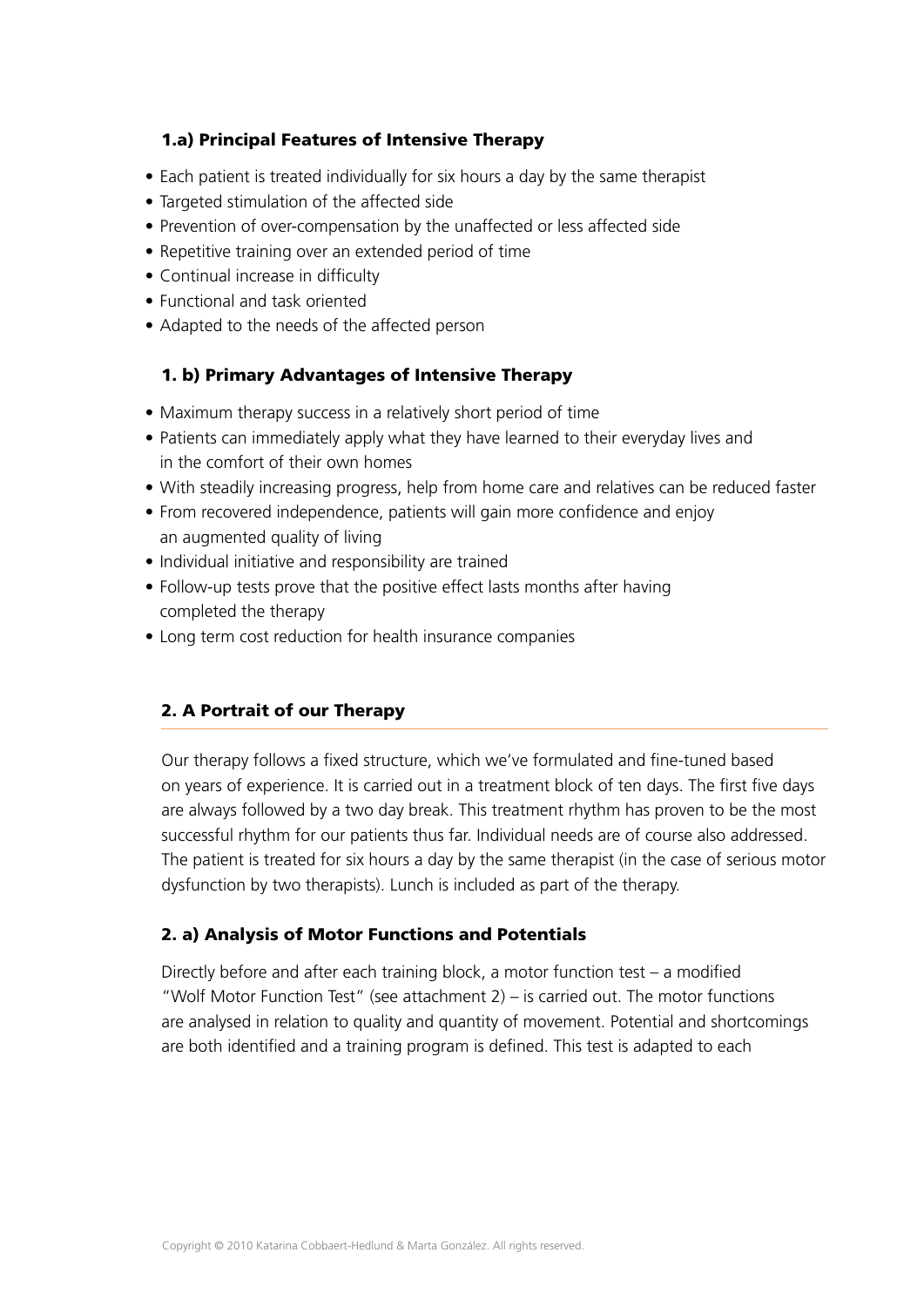patient and is documented on video. At the end of the therapy block, it is repeated for assessment purposes.

Additionally, physiotherapy findings are compiled to identify the primary motor problem and its consequences in all other body segments. The range of motion of all joints is checked, as good mobility is a prerequisite for active movement.

Based on the results of these tests, patient and therapist (sometimes including the relatives) will formulate a functional goal: cleaning teeth while standing, brushing hair, pouring water, climbing steps, operating the computer, playing golf. A specific functional goal is important to integrate the skills learned in therapy into every day life and to fix the learning process.

## 2. b) Treatment Strategy

Contingent upon the findings, stiffness in the upper extremities, the lower extremities and in the trunk are treated. Causes for movement restriction are immobility and learned non use (see attachment 2). Techniques from manual therapy are used - adjusted joint and neurodynamic mobilisations, which take into account the special needs of the neurological patient.

Then, the main motor problem is treated, e.g. a hip or trunk instability. The treatment situation does not allow the patient to overcompensate with his or her unaffected side when carrying out the activities – the patient has to use his or her affected side. The postural control of the patient is encouraged. Certain movement sequences, which are important for everyday activities are facilitated. All body segments, in particular the shoulder girdle, are integrated in as many activities as possible.

These measures are necessary to optimize the patient's preparation for the intensive repetitive training that is to follow (Massed Practice). The term Massed Practice describes the intensive, repeated practice of a certain activity over an extended period of time. Based on the motor analysis (WMFT) and the personal functional goal of the patient, the missing movement components will be practiced selectively, both unilaterally and bilaterally. The difficulty level of the motor tasks is increased gradually, to the greatest extent possible, until the therapy goal is achieved.

Eating and drinking are integrated into the therapy program. The therapist facilitates e.g. holding cutlery or a glass, cutting with a knife, eating with the affected hand and bimanually, pouring water, etc. During all of these activities, a proper sitting position is ensured.

In order to improve the patient's confidence in the affected side, so that it's used more in everyday life and to document the progress of the therapy, the motor activities of the patient are evaluated daily with the help of a standardised questionnaire (MAL "Movement Amount Log", see attachment 2), which records the subjective quantity and quality of the patient use of the affected side.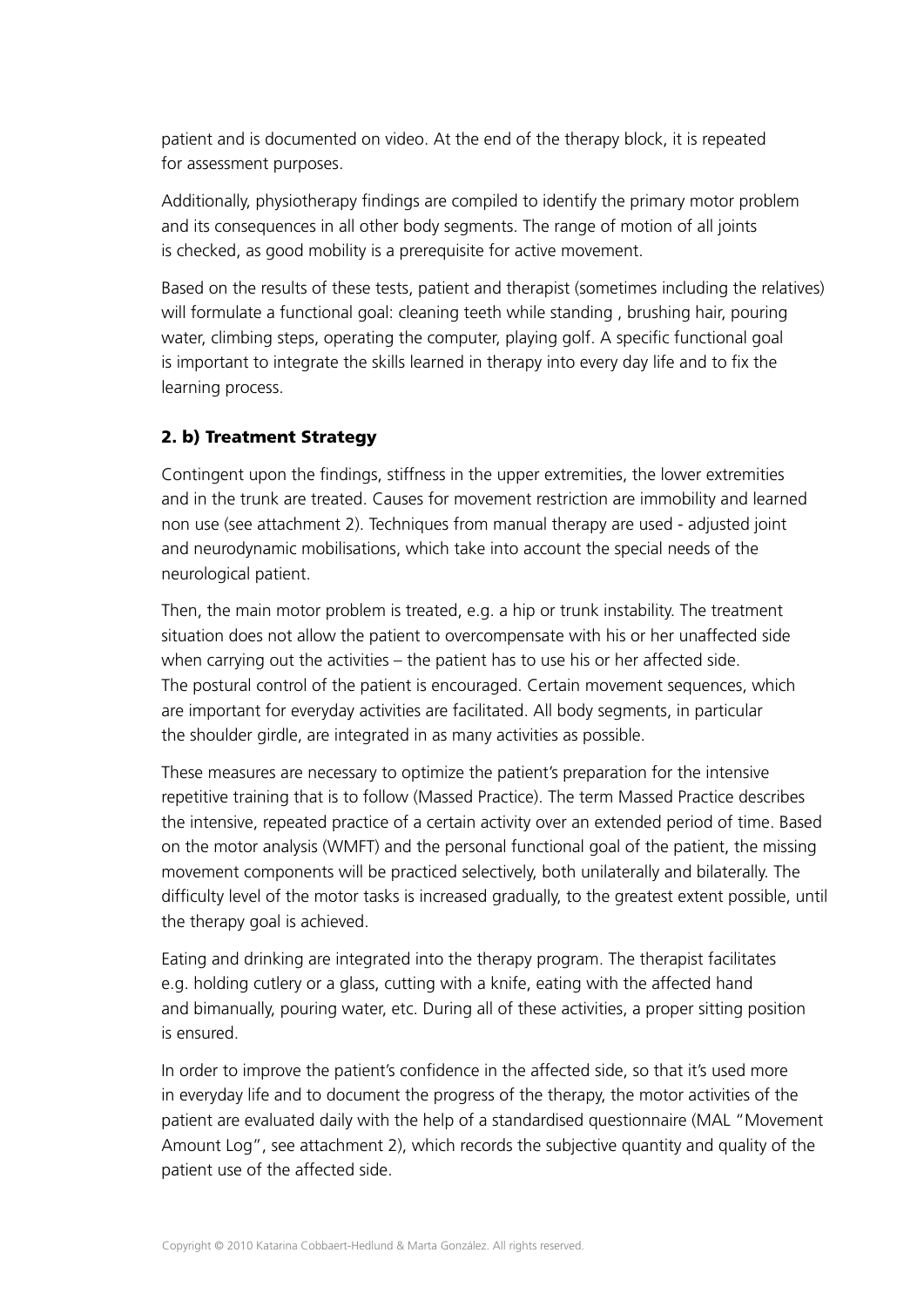At the end of the treatment day, a home program is defined and should be carried out the same day so that the patient can stabilise the new movement sequences initiated and worked on during the day and learn to automate them over time.

#### 3. Who is Intensive Therapy Suitable for?

Intensive Therapy is suitable for individuals with a motor disturbance following a brain injury due to a stroke, traumatic brain injury or cerebral palsy, independent of age, extent of the injury and time of the injury.

While related therapy methods (e.g. CIMT, "Constraint Induced Movement Therapy") apply very strict entry requirements and only accept patients with defined motor skills and those with advanced "learned non use behaviour" (which excludes the majority of patients with hemi paresis), Intensive Therapy at the Segeten Neurorehab reaches many more patients, including those with little or no motor functions in the affected body segments.

We can apply our treatment strategy immediately following the brain injury, as long as the patient is medically stable, in order to activate the affected side early on. The immediate commencement of treatment has the major advantage of preventing the patient from forming any compensation strategies and therefore developing "learned non use" practices (see attachment 2 "learned non use"). As the neuroplasticity of the brain does not have a "time limit", patients whose brain injuries occurred years ago and who are therefore in the chronic phase can also benefit from Intensive Therapy.

The only requirements patients must fulfill for Intensive Therapy with us are motivation and sufficient cognitive skills. We also require understanding and co-operation of their relatives.

# 4. What are the Major Advantages of Outpatient Intensive Therapy at the Segeten Neurorehab?

## • Maximum encouragement results in the best possible recovery of movement ability:

At the Segeten Neurorehab, each patient is treated individually six hours a day by the same therapist in order for the therapist to design an optimum treatment strategy, react flexibly to the needs of the patient and sustainably influence her or his day to day behaviour. The therapy is therefore more intensive and successful (better control, no time loss during transport or patient handover, etc.) Additionally, compensations can be corrected immediately due to the permanent presence of the therapist.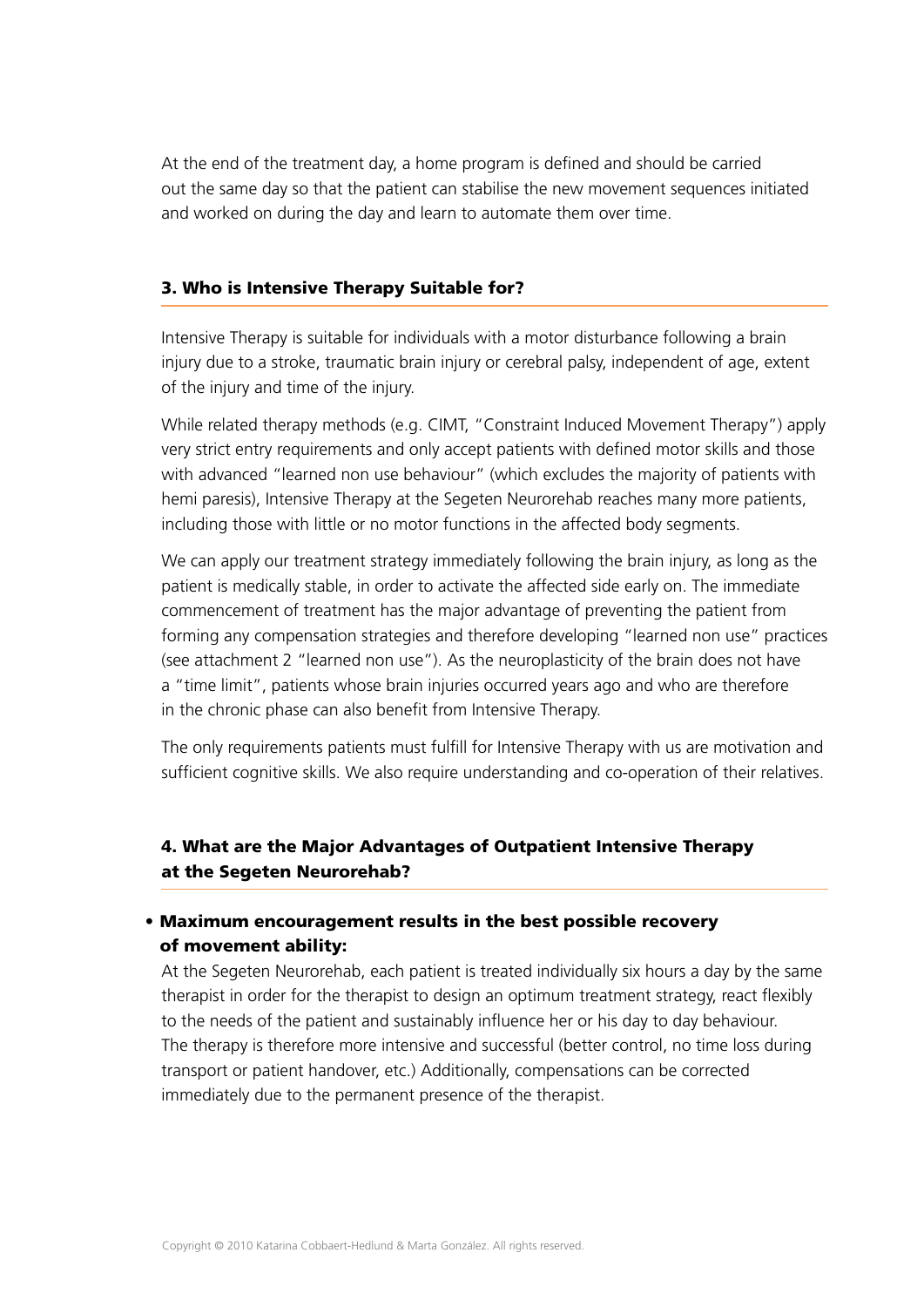#### • Better quality of living for the patients:

At home,the patient is in a place that she or he is familiar with. ln a familiar environment and in the proximity of relatives and friends, the chances of a better and faster rehabilitation increase significantly. The newly learned skills can immediately be applied to everyday life.

#### • Cost reduction for health care:

lf the patient is already medically stable and independent enough in the acute phase to be allowed to return home, a load is taken from the rehab clinic.During the chronic phase, Intensive Therapy can replace an inpatient stay in at a rehab clinic.

## 5. How do we go on after Intensive Therapy?

ln order to fix and further develop the progress achieved and automate the new functions, we recommend the continuation of regular weekly therapy. The patient will also receive a home program, which not only includes movement exercises, but also functional tasks such as taking the newspaper out of the letter box with the affected hand or emptying the dishwasher. With increasing independence, the weekly therapy can be reduced gradually. In order to continue developing the motor functions achieved during the Intensive-Therapy, Segeten Neurorehab has a supervised "Massed Practice" program in small groups. Training in a group with other patients in the same situation, also helps the concerned person to keep her/his motivation.

#### Attachment 1: About us

**Katarina Cobbaert-Hedlund** (see attachment for extensive CV) completed her training as a qualified physiotherapist in Sweden. Together with her husband Bernard Cobbaert, she founded Segeten Physiotherapy, Reha and Sport in 1994. In 2009, she initiated Segeten Neurorehab. Previously and among other positions, she was head of physiotherapy at the Neurological Rehabilitation Clinic in Leukerbad (CH), studied and worked at the Californian "Kaiser Permanente Medical Center - Neurological Rehabilitation Center" (USA) and was a lecturer at the academy of "Physiotherapy Thim van der Laan" (Landquart/CH). Katarina Cobbaert regularly engages in further training in Switzerland and abroad. Since 2003 she has been partaking in professional training with Susan Woll and Jan Utley.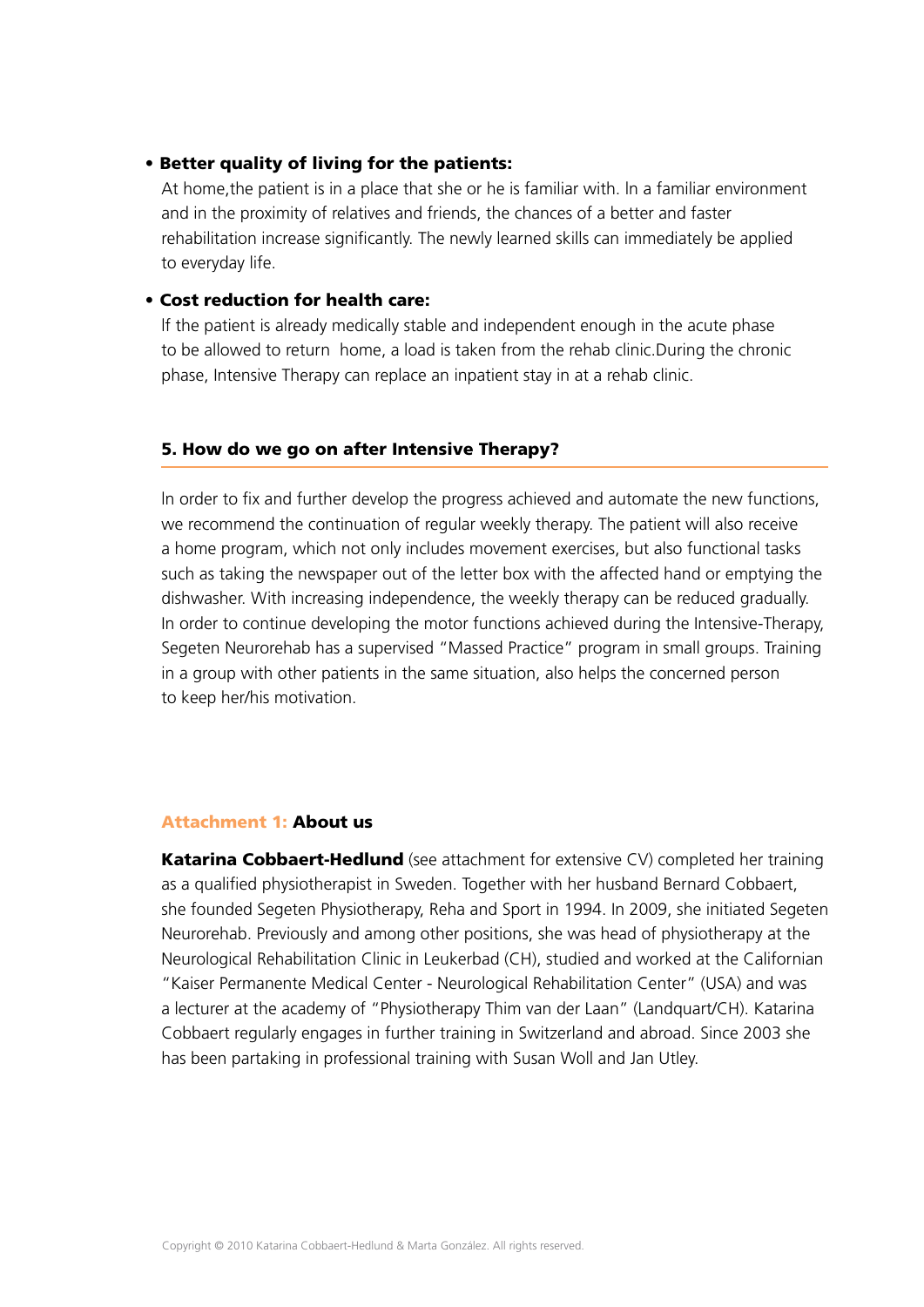**Marta González Ginovés** (see attachment for extensive CV) completed her training as a qualified physiotherapist in Spain. ln 1998, she completed the Bobath basic course with S. Woll and J. Utley. Since then, she has regularly assisted in and translated their courses and continually partakes in further training. In 2002, she took part in the "Forced Use" research project under the guidance of S. Woll and J. Utley (Los Angeles/USA). She has worked in various rehab clinics and hospitals, both in Switzerland and in Spain, primarily in the area of neurology. Since 2005, she has worked independently as a physiotherapist practising Intensive Therapy, first in her own neurophysiotherapy practice, and since 2008 at the Segeten Neurorehab.

#### Segeten Physiotherapie – Reha – Sport

Segeten Physiotherapy - Reha - Sport, where neurorehabilitation occupies an important place, was founded in Zürich Witikon (district 7) in 1994. ln 2009, the accompanying Segeten Neurorehab was officially opened. The practice premises are generous, wheelchair accessible and fitted with state of the art technology. The practice also has a swimming pool and a fitness centre for medical training therapy.

Thanks to our excellent location in a quiet district, we can teach everyday situations such as shopping, using public transport and various leisure activities.

Segeten Physiotherapy - Reha - Sport is integrated in the residence, Tertianum Segeten at Carl Spitteler-Strasse. Its perfect infrastructure, e.g. a restaurant and common rooms, is also available to our patients. The practice is easily accessible via public transport; parking spaces are available.

#### Attachment 2: Term Definitions

The Bobath Concept is a worldwide concept for the rehabilitation of people with brain injuries. It is used successfully in all therapeutic and nursing sectors (Wikipedia). This form of therapy serves to improve everyday activities by facilitating physiological movement sequences. ln this way the posture control of the patients is encouraged and specific functional movements are supported and influenced.

**"Forced Use"** is a method in which the hand, together with the whole upper extremity of the less affected side, is firmly fixed. The patient is forced to use the affected part of his or her body to carry out the specified movement exercises. With the affected hand or the affected arm, certain activities and exercises will be carried out over a longer period of time. The aim of this intensive, repeated practice is to activate the neurological structures that are still available.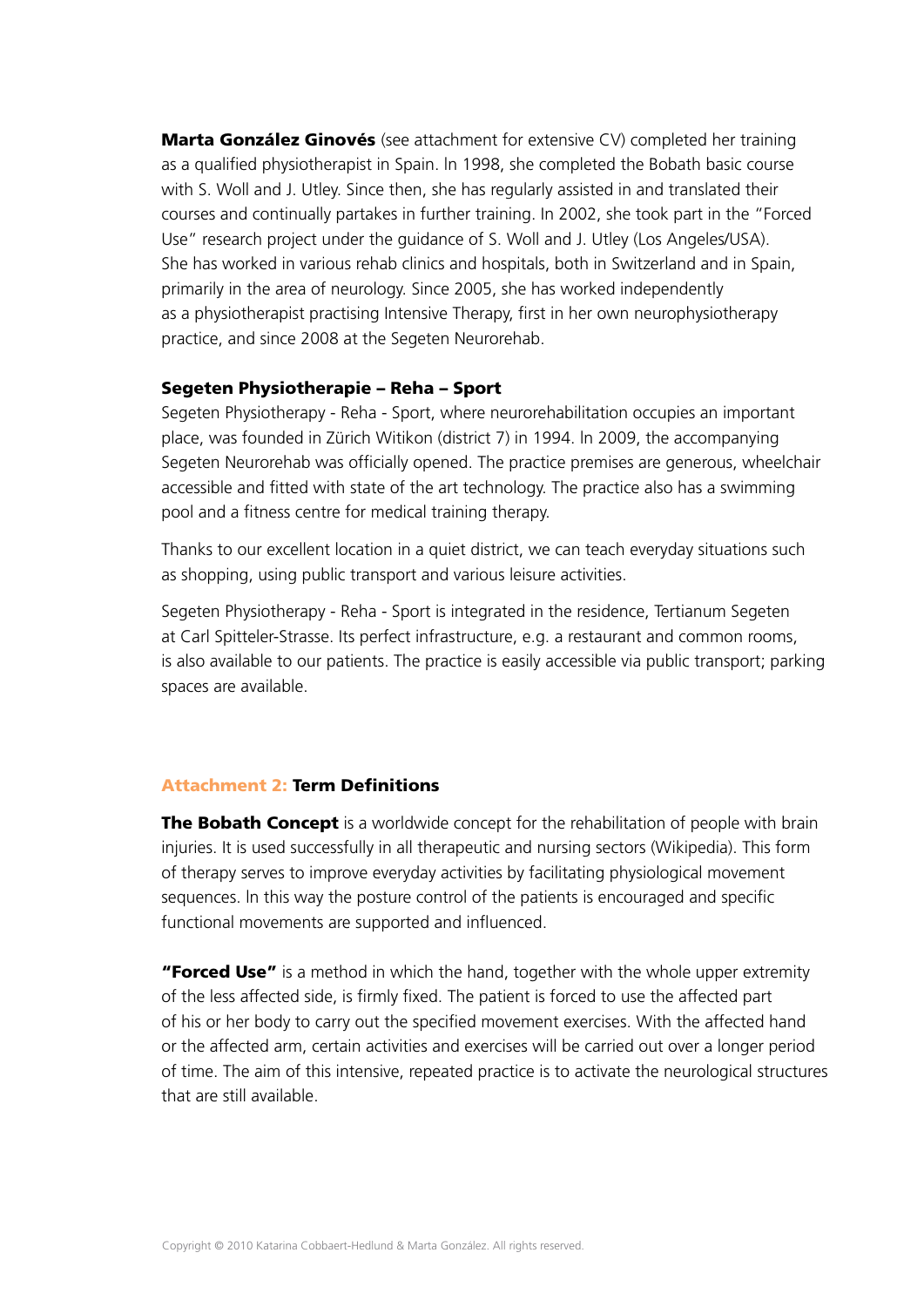Wolf Motor Function Test, WMFT: The WMFT was developed by Wolf (Wolf et al., 1989) and modified by Taub (Taub et al., 1993). lt consists of 19 tasks (functional activities) for the upper extremities. The patient is allowed two minutes to carry out each activity. Each task is evaluated according to both quality and quantity of the movements. ("Behandlung motorischer Störungen nach Schlaganfall - Die Taubsche Bewegungsinduktiontherapie" [Treatment of motor disturbances after a stroke - The Taub movement induction therapy"] - H. Bauder, E. Taub, W. Miltner).

We use this test with additional modifications: The activities are carried out in a standing or perching position, as 80% of arm functions take place in an upright position. As our Intensive Therapy is open to a wide range of patients, even those with little or no activity in the upper extremities, we adjust the task to each patient so that we can gain the best possible information from the test.

We want to know exactly what the patient is able to perform - and not just what she or he isn't able to do.

**Leamed non use:** Taub (1980) was the first person to use the formulation "learned non use" to describe the fact that the hemiparetic patient learns to carry out most performances of daily life with her or his healthy arm in the early phase of brain injury. Consequently the patient no longer uses the affected arm, even after partial or significant recovery of function.

The motor activity log (MAL) is a questionnaire developed by Taub (Taub et al. 1993). lt records the extent of use of the affected arm in everyday life. lt is an important instrument to estimate whether the patient succeeds in transferring new movement sequences acquired during therapy into his or her everyday world. The individual tasks include both uni- and bilateral activities that are carried out several times a day (e.g. drinking out of a glass or putting on trousers). The test is carried out as a structured interview and the patients are requested to estimate the functionality and / or quality of movement (QOM) and the amount of use (AOU) in their affected arm in everyday life using scales.

Jan Utley & Susan Woll: Jan Utley and Susan Woll are IBITA (International Bobath Instructor and Tutor in Adult Hemiplegia) instructors. They worked with Karel and Berta Bobath in the Seventies and Eighties. Together, Jan Utley and Susan Woll have developed a methodology for the therapeutic use of "Forced Use Management Strategies"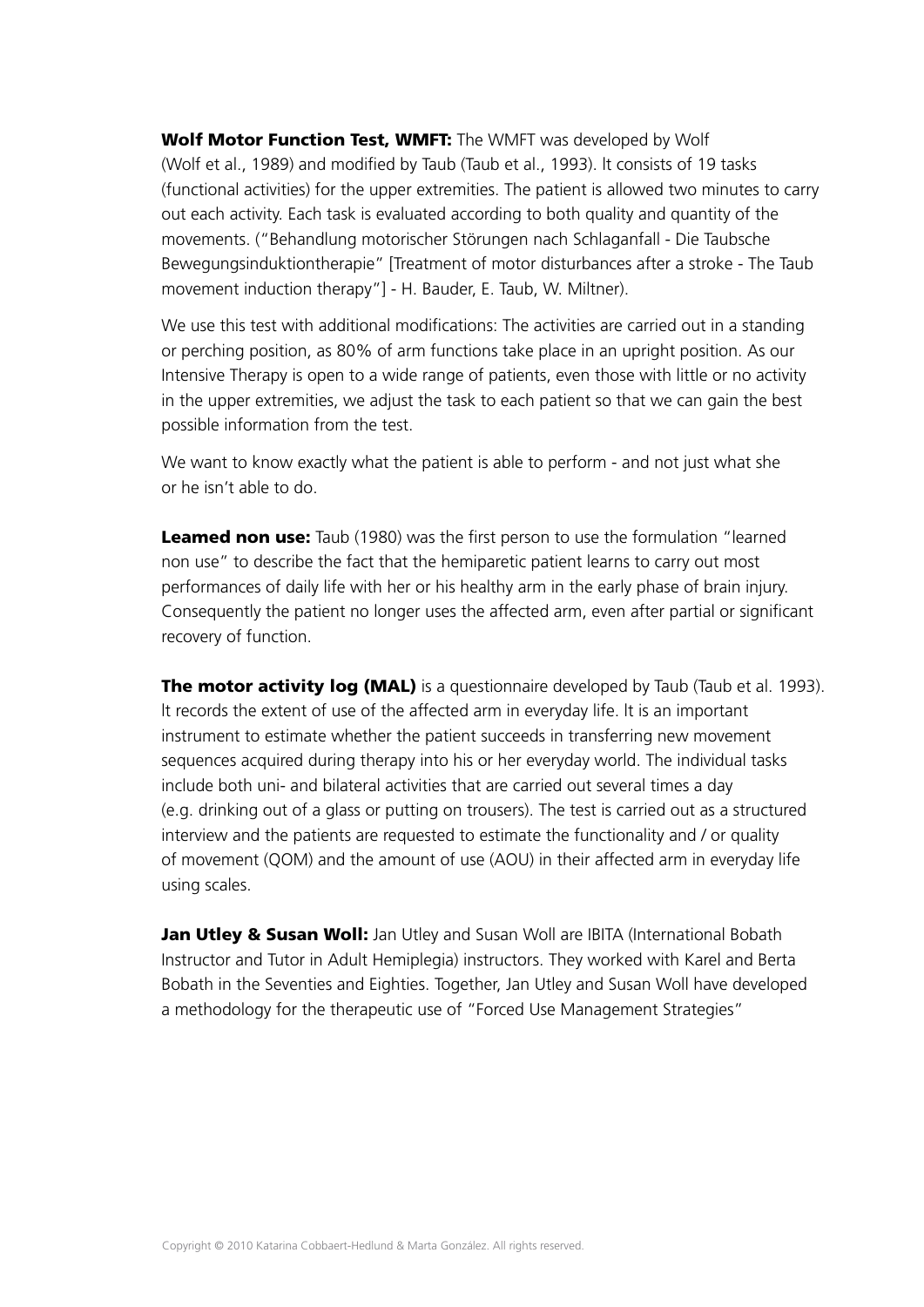for patients with minimal function in the affected extremities. They are presently leading a school for neurorehabilitation in Pforzheim (D) where therapists are trained in Bobath basic and advanced courses as well as in Forced Use. Utley and Woll also lead "Forced Use Specialist Training" in the training centre "RehaStudy" (Bad Zurzach/CH) for therapists who already have an in depth knowledge of neurorehabilitation.

#### Attachment 3: References

As there are many articles on this topic. We have listed a selection of the most important publications. The literature list is not exhaustive. Of course we would be happy to inform you about further literature if you are interested.

The list is in order of content relevance.

- Research in the Clinical Application of Forced Use: *Jan Utley, Susan P. Woll, Los Angeles, 2002*
- Forced Use A Handling Strategy: *Susan P. Woll, Jan Utley, 2001*
- Gedanken zur Wiederherstellung von Bewegungskontrolle: *Beth Fischer, Susan P. Woll, 1997*
- Behandlung motorischer Störungen nach Schlaganfall Die Taubsche Bewegungsinduktionstherapie: *Heike Bauder / Edward Taub / Wolfgang H.R Miltner, 2001*
- Effectivness of sensory and motor rehabilitation of the upper limb following the principles of Neuroplasticity: Patients stable poststroke: *Nancy Byl, Jennifer Roderick, Olfat Mohamed, Monica Hanny, Josh Kotler,Amy Smith, Molly Tang and Gary Abrams: Neurorehabilitation and Neural Repair 17(3); 2003*
- Constraint-Induced Movement Therapy Results in Increased Motor Map Area in subjects 3 to 9 months after Stroke: *Lumy Sawaki, MD, PhD; Andrew J. Butler, PhD, MPT; Leng, MD,PhD; Peter A.Wassenaar, MS; Yousef M. Mohammad, MD; Sarah Nichols-Larsen, PhD, PT; Steven L. Wolf, PhD, PT, FAPTA; David C. Good, MD; and George F.Wittenberg, MD, PhD: Neurorehabilitation and Neural Repair 22(5); 2008*